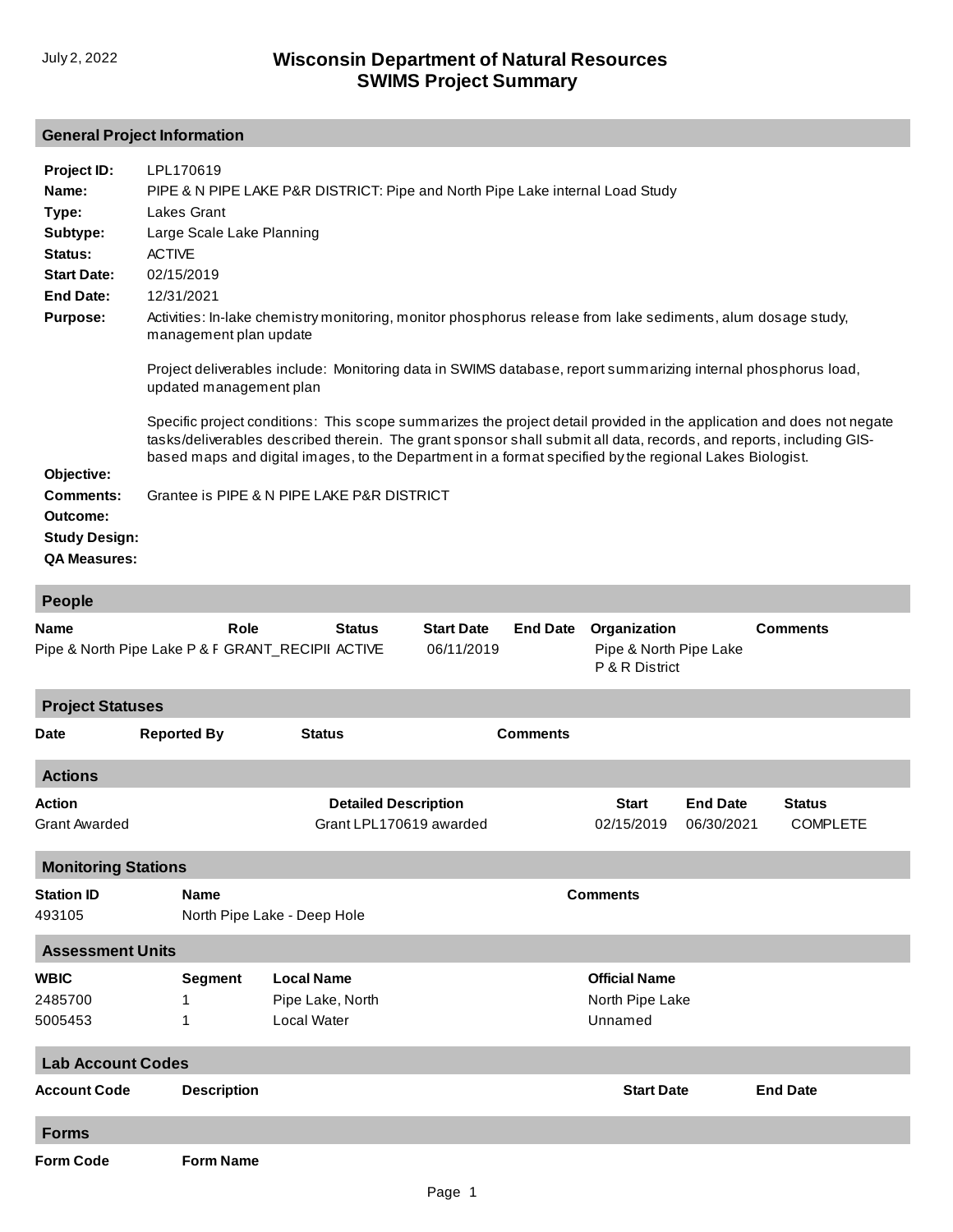### **SWIMS Project Summary** July 2, 2022 **Wisconsin Department of Natural Resources**

#### **Methods**

**Method Code Description** 

| <b>Fieldwork Events</b> |                 |                          |                   |                             |  |  |
|-------------------------|-----------------|--------------------------|-------------------|-----------------------------|--|--|
| <b>Start Date</b>       | <b>Status</b>   | <b>Field ID</b>          | <b>Station ID</b> | <b>Station Name</b>         |  |  |
| 06/05/2019 11:00        | <b>COMPLETE</b> | NPL 11 M 060519          | 493105            | North Pipe Lake - Deep Hole |  |  |
| 06/05/2019 11:00        | <b>COMPLETE</b> | NPL 11 M060519           | 493105            | North Pipe Lake - Deep Hole |  |  |
| 06/05/2019 11:00        | <b>COMPLETE</b> | NPL 2 MINT 060519493105  |                   | North Pipe Lake - Deep Hole |  |  |
| 06/05/2019 11:00        | <b>COMPLETE</b> | NPL 2 MINT 060519493105  |                   | North Pipe Lake - Deep Hole |  |  |
| 06/19/2019 10:17        | <b>COMPLETE</b> | NPL 11M 061919           | 493105            | North Pipe Lake - Deep Hole |  |  |
| 06/19/2019 10:17        | <b>COMPLETE</b> | NPL 11M 061919           | 493105            | North Pipe Lake - Deep Hole |  |  |
| 06/19/2019 10:17        | <b>COMPLETE</b> | NPL 2M INT 061919 493105 |                   | North Pipe Lake - Deep Hole |  |  |
| 06/19/2019 10:17        | <b>COMPLETE</b> | NPL 2M INT 061919 493105 |                   | North Pipe Lake - Deep Hole |  |  |
| 07/03/2019 10:10        | <b>COMPLETE</b> | NPL 11M INT 00703 493105 |                   | North Pipe Lake - Deep Hole |  |  |
| 07/03/2019 10:10        | <b>COMPLETE</b> | NPL 2M INT 070319 493105 |                   | North Pipe Lake - Deep Hole |  |  |
| 07/03/2019 10:10        | <b>COMPLETE</b> | NPL 2M INT 070319 493105 |                   | North Pipe Lake - Deep Hole |  |  |
| 07/17/2019 10:56        | <b>COMPLETE</b> | NPL 11M 071719           | 493105            | North Pipe Lake - Deep Hole |  |  |
| 07/17/2019 10:56        | <b>COMPLETE</b> | NPL 11M 071719           | 493105            | North Pipe Lake - Deep Hole |  |  |
| 07/17/2019 10:56        | <b>COMPLETE</b> | NPL 2M INT 071719 493105 |                   | North Pipe Lake - Deep Hole |  |  |
| 07/17/2019 10:56        | <b>COMPLETE</b> | NPL 2M INT 071719 493105 |                   | North Pipe Lake - Deep Hole |  |  |
| 07/31/2019 10:10        | <b>COMPLETE</b> | NPL 11M073119            | 493105            | North Pipe Lake - Deep Hole |  |  |
| 07/31/2019 10:10        | <b>COMPLETE</b> | NPL 11M073119            | 493105            | North Pipe Lake - Deep Hole |  |  |
| 07/31/2019 10:10        | <b>COMPLETE</b> | NPL 2M INT 073119 493105 |                   | North Pipe Lake - Deep Hole |  |  |
| 07/31/2019 10:10        | <b>COMPLETE</b> | NPL 2M INT 073119 493105 |                   | North Pipe Lake - Deep Hole |  |  |
| 08/14/2019 13:00        | <b>COMPLETE</b> | NPL 11M 0081419          | 493105            | North Pipe Lake - Deep Hole |  |  |
| 08/14/2019 13:00        | <b>COMPLETE</b> | NPL 11M 081419           | 493105            | North Pipe Lake - Deep Hole |  |  |
| 08/14/2019 13:00        | <b>COMPLETE</b> | NPL 2M INT 081419 493105 |                   | North Pipe Lake - Deep Hole |  |  |
| 08/14/2019 13:00        | <b>COMPLETE</b> | NPL 2M INT 081419 493105 |                   | North Pipe Lake - Deep Hole |  |  |
| 08/28/2019 10:20        | <b>COMPLETE</b> | NPL 2M INT 082819 493105 |                   | North Pipe Lake - Deep Hole |  |  |
| 08/28/2019 10:24        | <b>COMPLETE</b> | NPL 2MINT 082819 493105  |                   | North Pipe Lake - Deep Hole |  |  |
| 08/28/2019 10:26        | <b>COMPLETE</b> | NPL 11M082819            | 493105            | North Pipe Lake - Deep Hole |  |  |
| 08/28/2019 10:26        | <b>COMPLETE</b> | NPL 11M 082819           | 493105            | North Pipe Lake - Deep Hole |  |  |
| 09/16/2019 10:36        | <b>COMPLETE</b> | NPL 11M 091619           | 493105            | North Pipe Lake - Deep Hole |  |  |
| 09/16/2019 10:36        | <b>COMPLETE</b> | NPL 11M 091619           | 493105            | North Pipe Lake - Deep Hole |  |  |
| 09/16/2019 10:36        | <b>COMPLETE</b> | NPL 2M INT 091619 493105 |                   | North Pipe Lake - Deep Hole |  |  |
| 09/16/2019 10:36        | <b>COMPLETE</b> | NPL 2M INT 091619 493105 |                   | North Pipe Lake - Deep Hole |  |  |
| 09/25/2019 10:25        | <b>COMPLETE</b> | NPL 11M 092519           | 493105            | North Pipe Lake - Deep Hole |  |  |
| 09/25/2019 10:25        | <b>COMPLETE</b> | NPL 2M INT 092519 493105 |                   | North Pipe Lake - Deep Hole |  |  |
| 09/25/2019 10:25        | <b>COMPLETE</b> | NPL 2M INT 092519 493105 |                   | North Pipe Lake - Deep Hole |  |  |
| 10/09/2019              | <b>COMPLETE</b> | NPL 11 M 100919          | 493105            | North Pipe Lake - Deep Hole |  |  |
| 10/09/2019              | <b>COMPLETE</b> | NPL 11M 100919           | 493105            | North Pipe Lake - Deep Hole |  |  |
| 10/09/2019              | <b>COMPLETE</b> | NPL 2 MINT 10091! 493105 |                   | North Pipe Lake - Deep Hole |  |  |
| 10/09/2019              | <b>COMPLETE</b> | NPL 2M INT 100919 493105 |                   | North Pipe Lake - Deep Hole |  |  |

### **Documents**

| ×<br>۰.<br>v |
|--------------|
|--------------|

| Limnological Analysis of    |  |  |  |  |
|-----------------------------|--|--|--|--|
| North Pipe Lake, Wisconsin: |  |  |  |  |
| 2019                        |  |  |  |  |

**The Description Title Example 2 Author Published Comments** North Pipe Lake exhibited strong [summer stratification and no evidence](http://prodoasint.dnr.wi.gov/swims/downloadDocument.do?id=269773638) Wisconsin - Stout of mixing or vertical entrainment and exchanges between the hypolimnion University of

### 02/01/2020